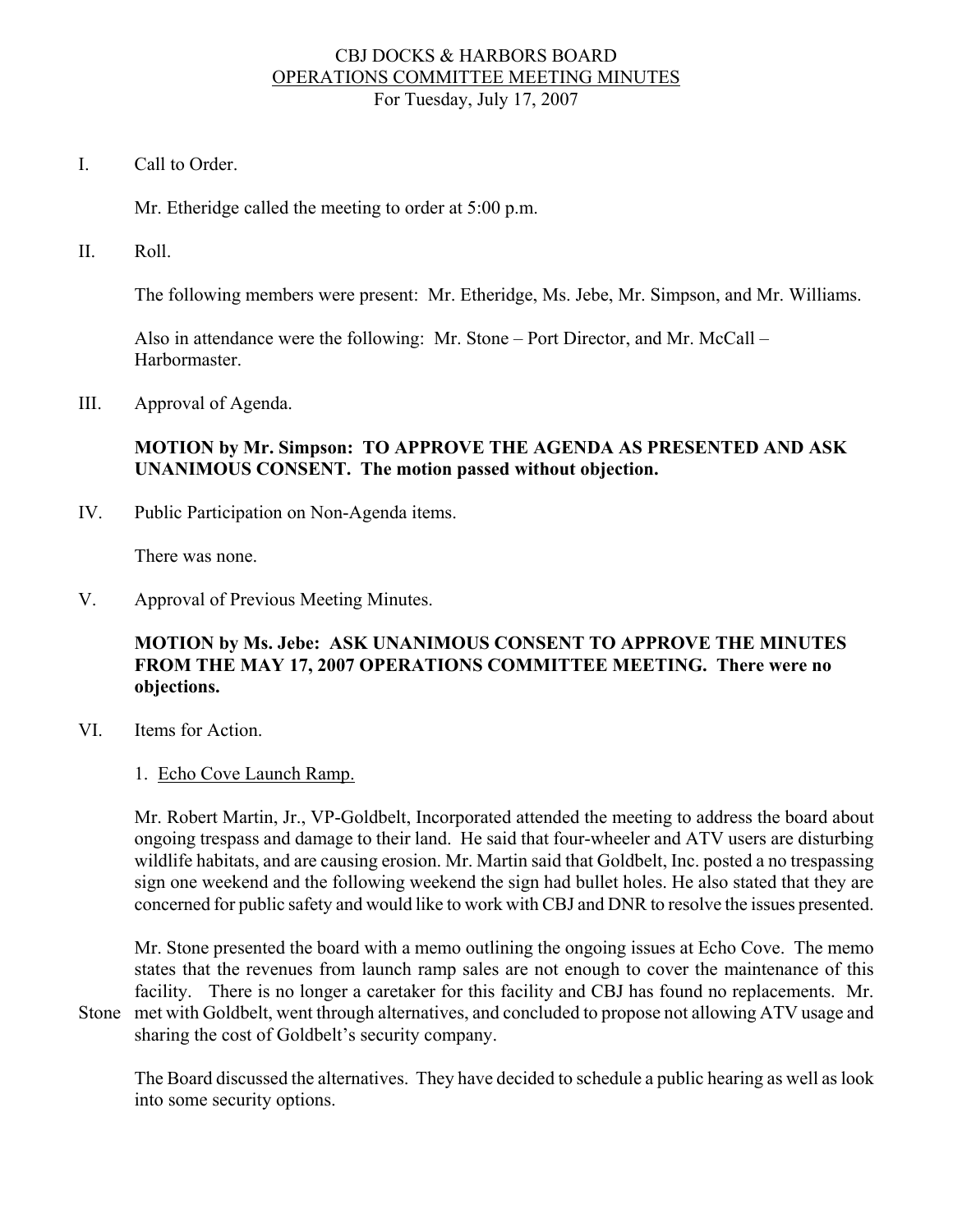VI. Items for Action (cont'd).

# **MOTION by Mr. Simpson: ASK UNANIMOUS CONSENT THAT WE SET FOR PUBLIC HEARING THE ISSUE OF MANAGEMENT AND ENFORCEMENT OF THE ECHO COVE LAUNCH RAMP FACILITY AND SURROUNDING AREA. The motion passed without objection.**

#### 2. Auke Bay Boat Yard Future Operations.

 Jim Lesh of the Auke Bay Boat Yard informed Mr. Stone that he wants to give up his boat yard lease at the end of the summer. He said he would stay on until we can find a replacement operator. Mr. Stone said that there are two local businesses interested in applying for a lease.

 The Board discussed and told Mr. Stone to bring a suggested request for proposal to the next Operations meeting.

### 3. Auke Bay Commercial Loading Facility Draft Regulations.

 Mr. Stone said that he, the Harbormaster's Lou McCall and Robert Clauder drafted loading facility operating regulations and would like the Board to read them for approval. (See attached)

Mr. Simpson suggested that the draft be placed for public comment before amending.

### **MOTION by Ms. Jebe: ASK UNANIMOUS CONSENT TO MOVE TO PUBLIC HEARING THE DRAFT USE REGULATIONS FOR THE NEXT OPERATIONS COMMITTEE MEETING. The motion passed without objection.**

4. Cruise Ship Dock Passengers Distribution Policy.

 Mr. Stone said that the design of the new seawalk created the expectation of People's Wharf business owners are to be directed to their businesses. He said the Cruise Ship Terminal Deck had been enlarged to allow the use of several types of gangway devices as well as to allow on-site storage. He also said that it is not our policy to dictate either how the gangways are used or how the passengers are directed.

 Mr. Stone told the Board that the Engineering Department developed a plan for the operation and storage of the gangways that would encourage passenger's to use the dock approach leading to the People's Wharf . They requested that the Docks and Harbors Dept. require the cruise ships to comply with it. Mr. Stone said that he, Mr. McCall and Robert Clauder have drafted regulations pertaining to the use of the gangways and would like the Board to consider them.

# **MOTION by Ms. Jebe: ASK UNANIMOUS CONSENT TO MOVE TO PUBLIC HEARING THE DRAFT USE REGULATIONS FOR THE NEXT OPERATIONS COMMITTEE MEETING. The motion passed without objection.**